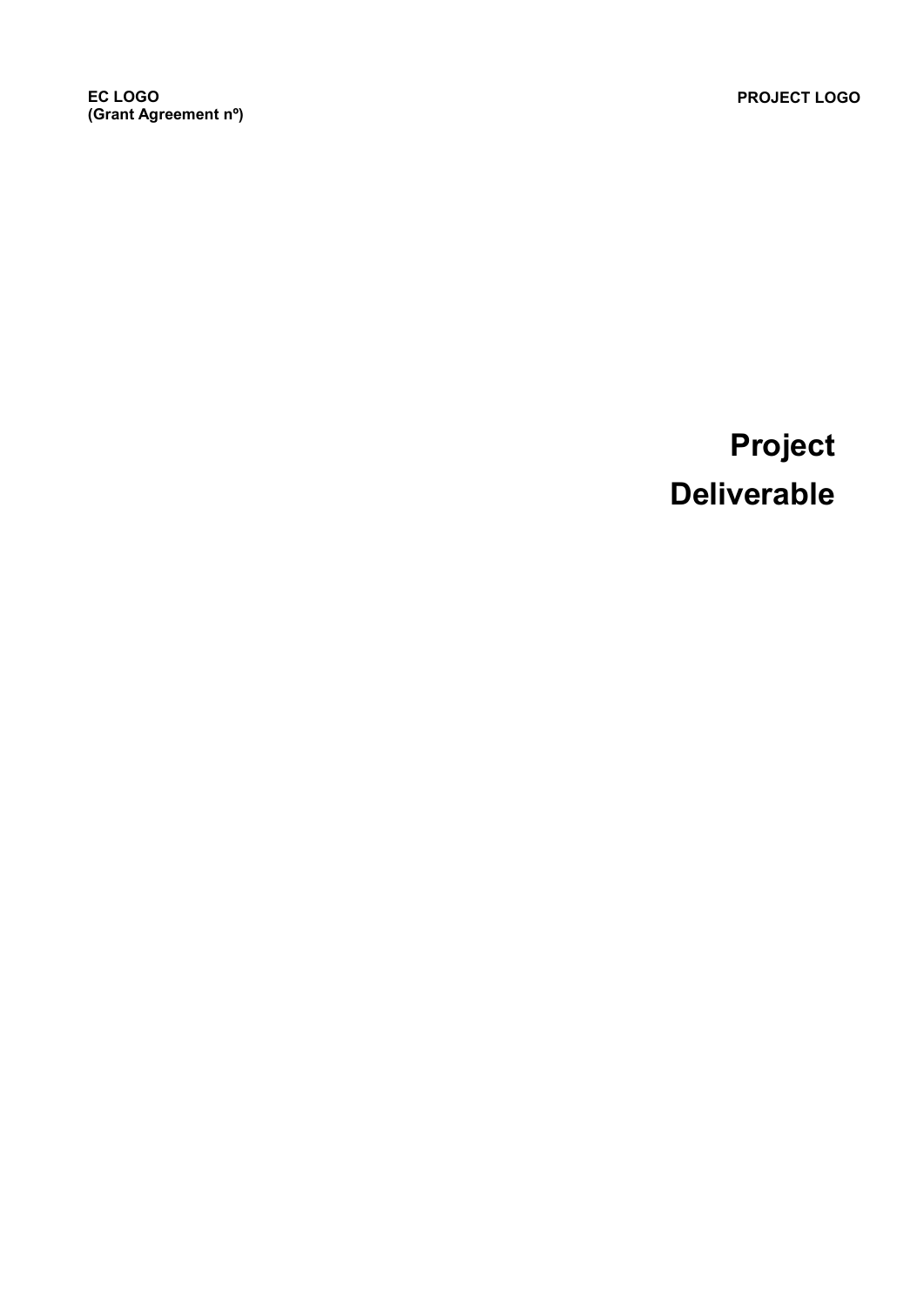#### Name of the project Title of Deliverable

| <b>Grant Agreement Number</b> |                            |  |
|-------------------------------|----------------------------|--|
| <b>Project acronym</b>        |                            |  |
| <b>Work package</b>           |                            |  |
| <b>Deliverable</b>            |                            |  |
| <b>Title</b>                  |                            |  |
| Author(s)                     |                            |  |
| <b>Revision</b>               | <b>Final Revision</b>      |  |
| <b>Reviewer</b>               | Date for final deliverable |  |
| <b>Number of Versions</b>     | <b>Final Version</b>       |  |

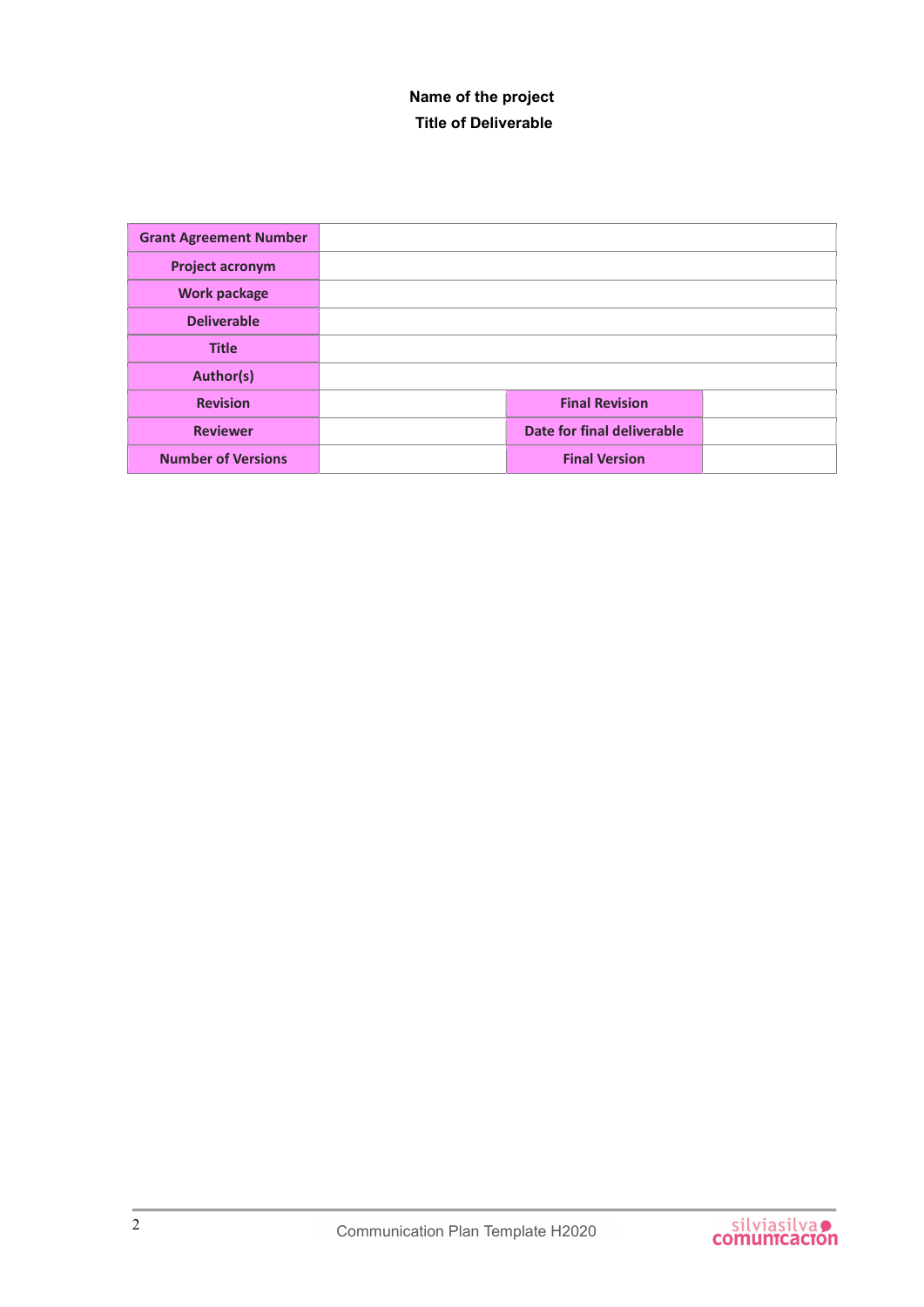#### Name of the project **Title of Deliverable**

## **Table of contents**

| <b>ANNEXS</b> |  |
|---------------|--|

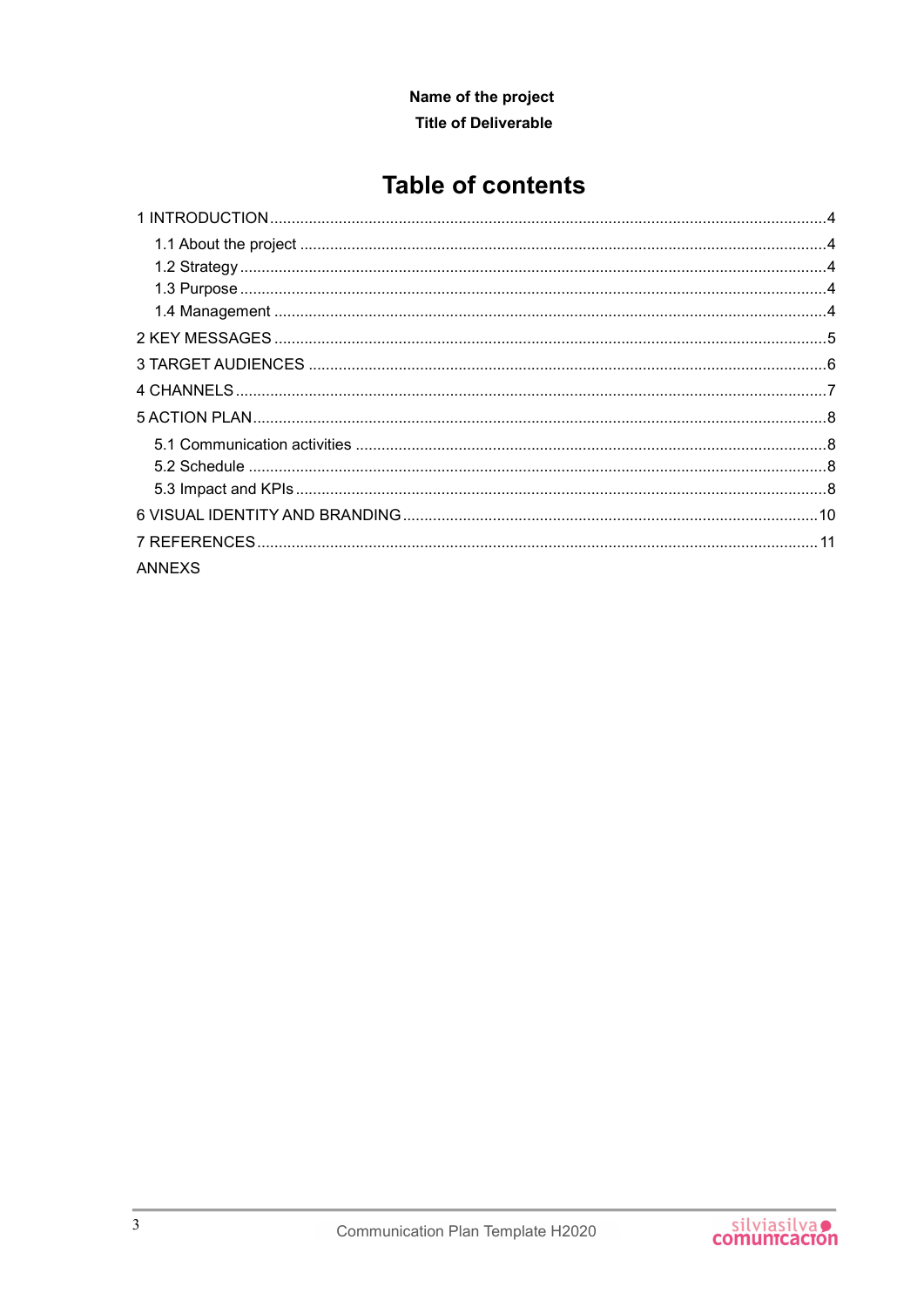## 1 INTRODUCTION

### 1.1 About the project

Explain the essential objectives of the project and how the communication will support to achieve these objectives.

### 1.2 Strategy

Develop a strategy that answers the 6 key questions:

- What do you want to communicate?
- Who do you want to reach?
- How do you want to do it?
- When are you going to do it?
- Why do you want to do it?
- How far do you want to go?

#### 1.3 Purpose

Describe in detail the means to guarantee maximum communication project results.

Establish a series of objectives as the project evolves. Eg: publicize the project, engagement with target audiences, influence at-the-time decisions…

Include what expectations and benefits you expect from this communication plan. Don´t forget that these objectives should be aligned with those proposed in the plan for dissemination and exploitation of results.

#### 1.4 Management

This section should include the organizational structure and management responsible for communication activities. It will also include the responsibility of each partner in the work package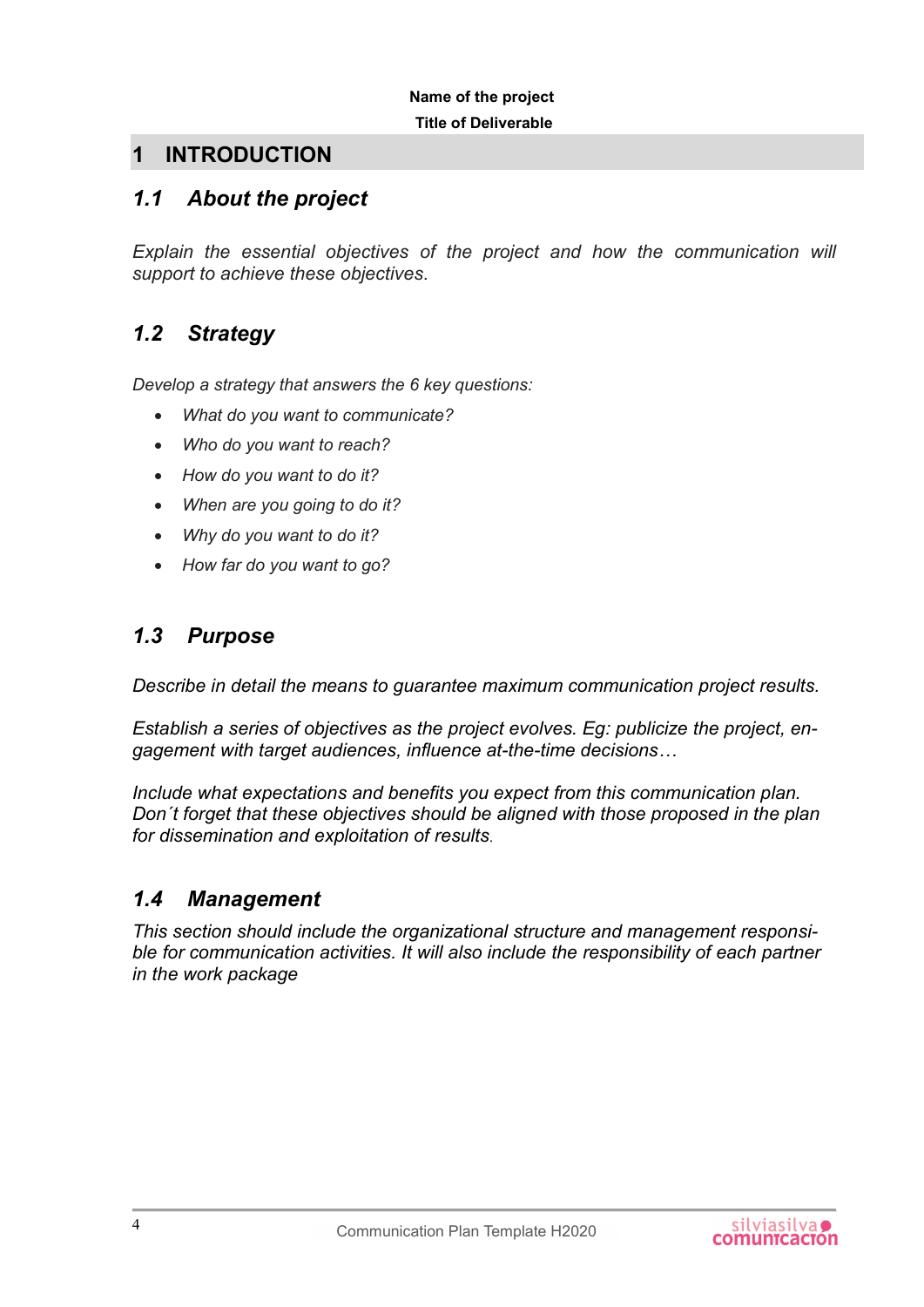## 2 KEY MESSAGES

Develop a series of key messages for each type of target audience taking into account the goals that have been previously marked. These messages will be the basis of the communication activities that are developed. Messages should be short, concise and clear

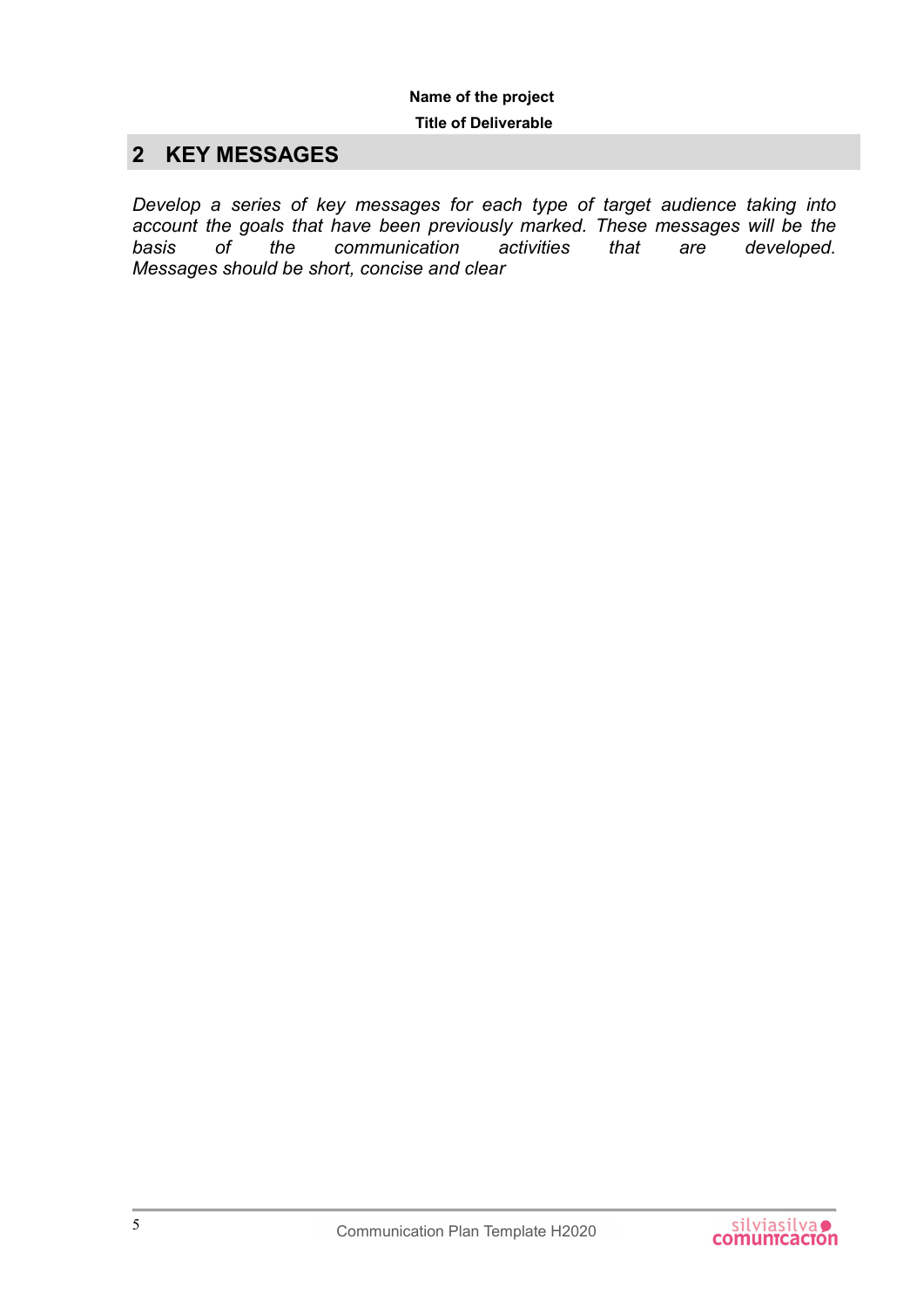## 3 TARGET AUDIENCES

Identify the different target audiences. List them by categories and define the strategy that will be carried out to reach these audiences.

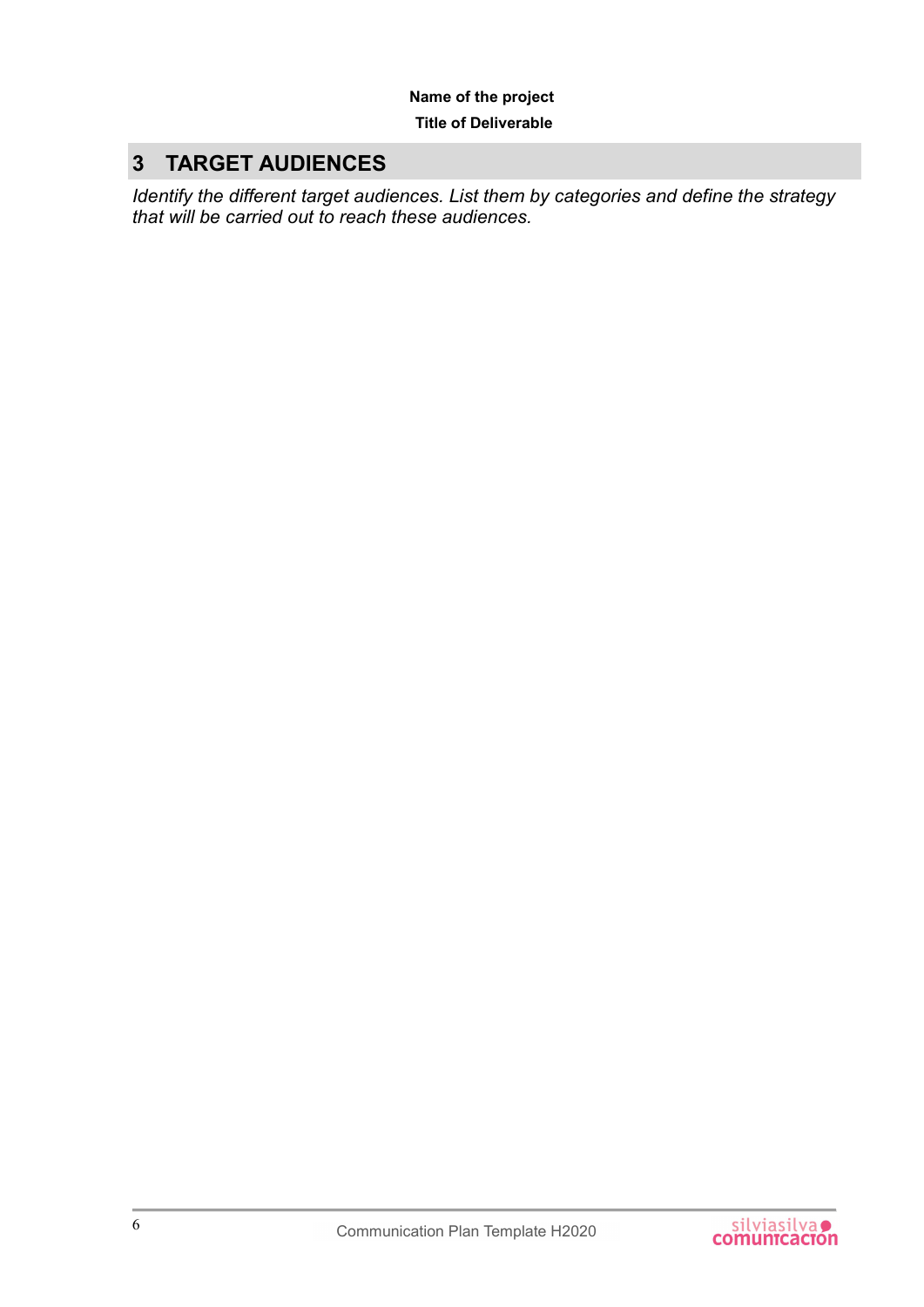## 4 CHANNELS

Choose the right channels and to develop a right strategy to reach them effectively.

| <b>CHANNELS</b>                         | <b>AUDIENCE</b> | <b>KEY MESSAGE</b> | <b>OBJECTIVE</b> |
|-----------------------------------------|-----------------|--------------------|------------------|
| <b>Proyect website</b>                  |                 |                    |                  |
| Open<br>repositories                    |                 |                    |                  |
| <b>Social Media</b>                     |                 |                    |                  |
| <b>Mass Media</b>                       |                 |                    |                  |
| <b>Events</b>                           |                 |                    |                  |
| of<br><b>Channels</b><br>other projects |                 |                    |                  |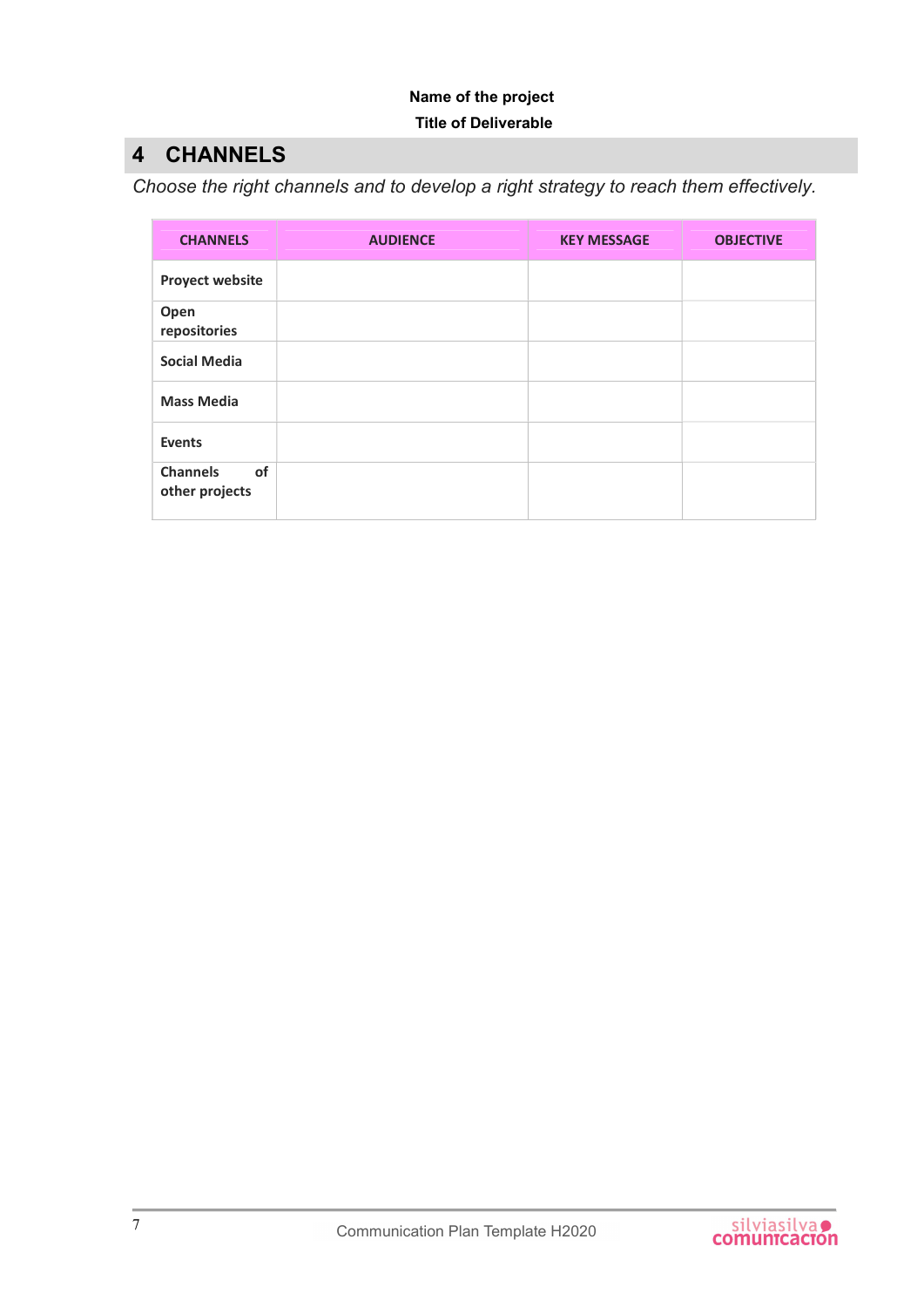#### 5 ACTION PLAN

#### 5.1 Communication activities

In this section, the communication activities will be identified. Fill in a table for each communication activity identified with the following fields:

- Description of the communication action and main objectives pursued.
- Target audience: Profile or group to which the communication is addressed.
- Communication channels: Identify means or information necessary to carry out the communication of the action in question.
- Tools and materials resources necessary for the development of the action.
- Schedule: Identify the month/s when it will be the communication action.
- KPIs: Define and list the evaluation indicators about this action.

|                                   | <b>COMMUNICATION ACTIVITY</b> |
|-----------------------------------|-------------------------------|
| <b>Description and objectives</b> |                               |
| <b>Target</b>                     |                               |
| <b>Channels</b>                   |                               |
| <b>Tools</b>                      |                               |
| <b>Schedule</b>                   |                               |
| <b>KPIs</b>                       |                               |

#### 5.2 Schedule

Include a Gantt chart with the planned planning for the execution of the communication plan.

#### 5.3 Impact and KPIs

It is very important that we take into account the impact criteria that we proposed in the proposal

These criteria should be the basis for developing communication, dissemination and exploitation plans. In this section you will describe how to reach the impact criteria through the communication plan.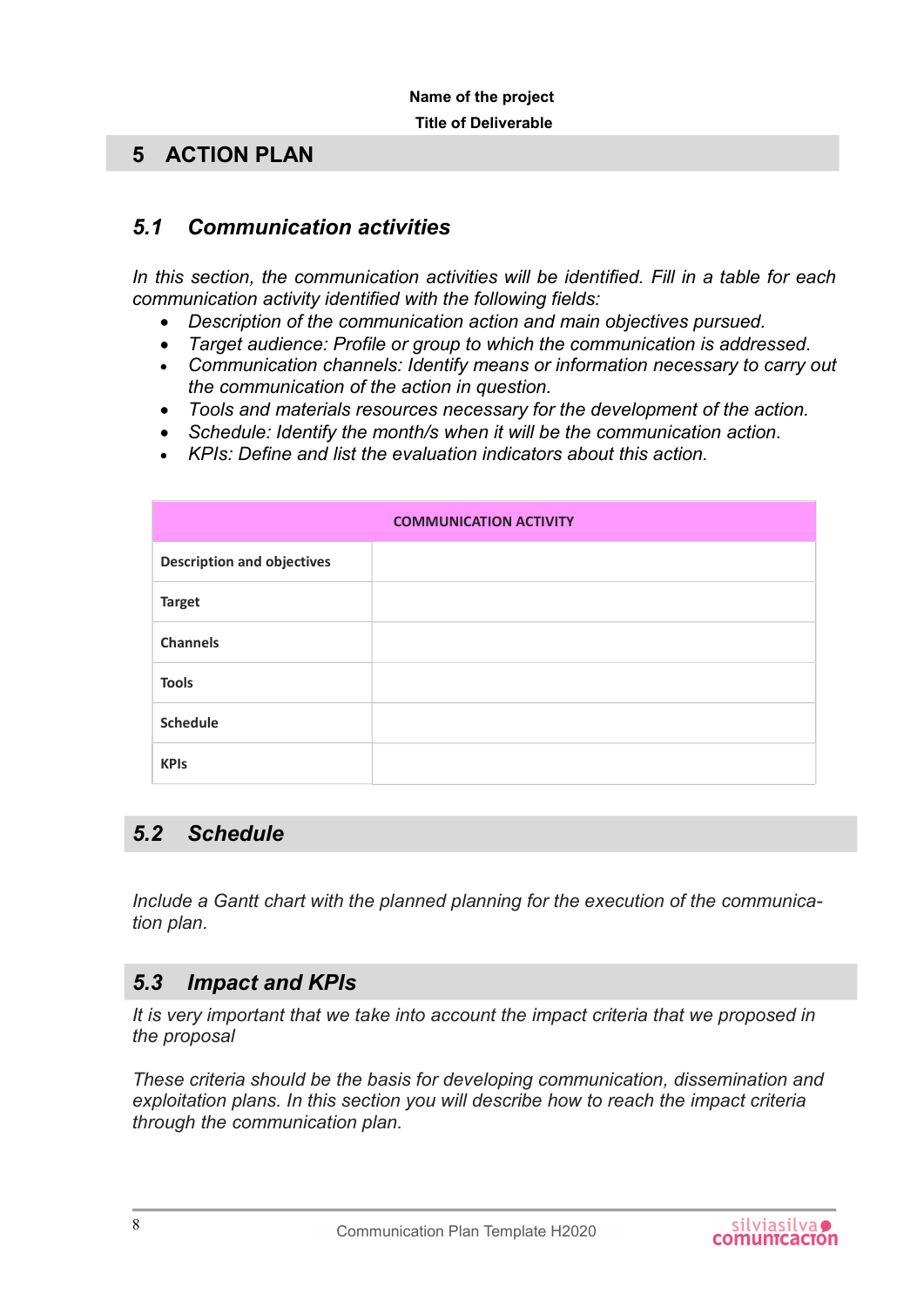#### Name of the project

#### Title of Deliverable

Elaborate a list of indicators that will be used to know the productivity of the actions we are doing. In this way, we can measure, compare and decide what type of communication activities are best for the goals set.

| <b>INDICATOR</b> | <b>OBJECTIVE</b> | <b>COMMUNICATION</b><br><b>ACTIVITY</b> | <b>RESULT</b> |
|------------------|------------------|-----------------------------------------|---------------|
|                  |                  |                                         |               |
|                  |                  |                                         |               |
|                  |                  |                                         |               |
|                  |                  |                                         |               |

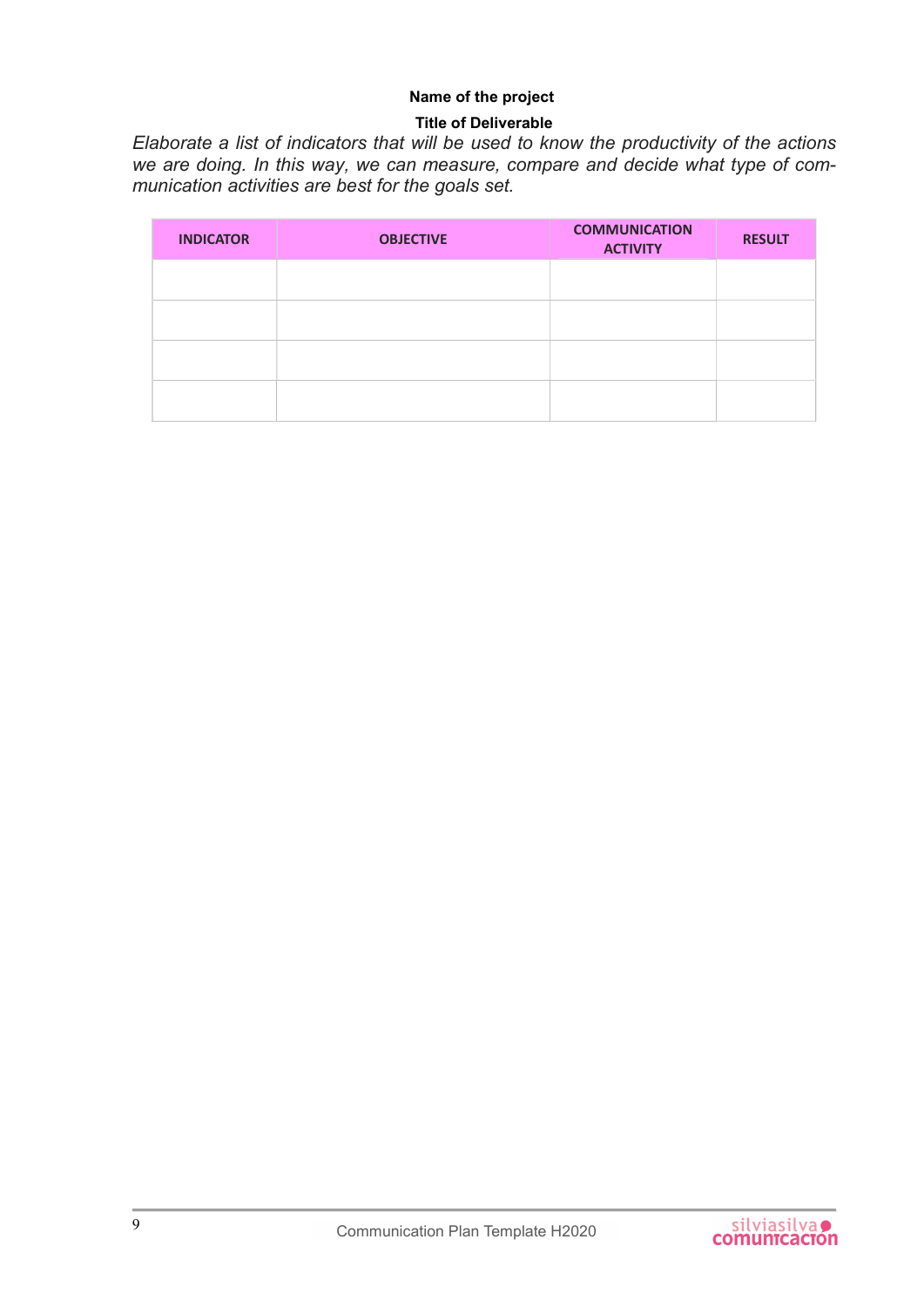## 6 VISUAL AND IDENTITY BRANDING

Create the logo of the project, its anagram, its color, its typography, its website, its brochures and everything that helps identify and recognize it from other projects.